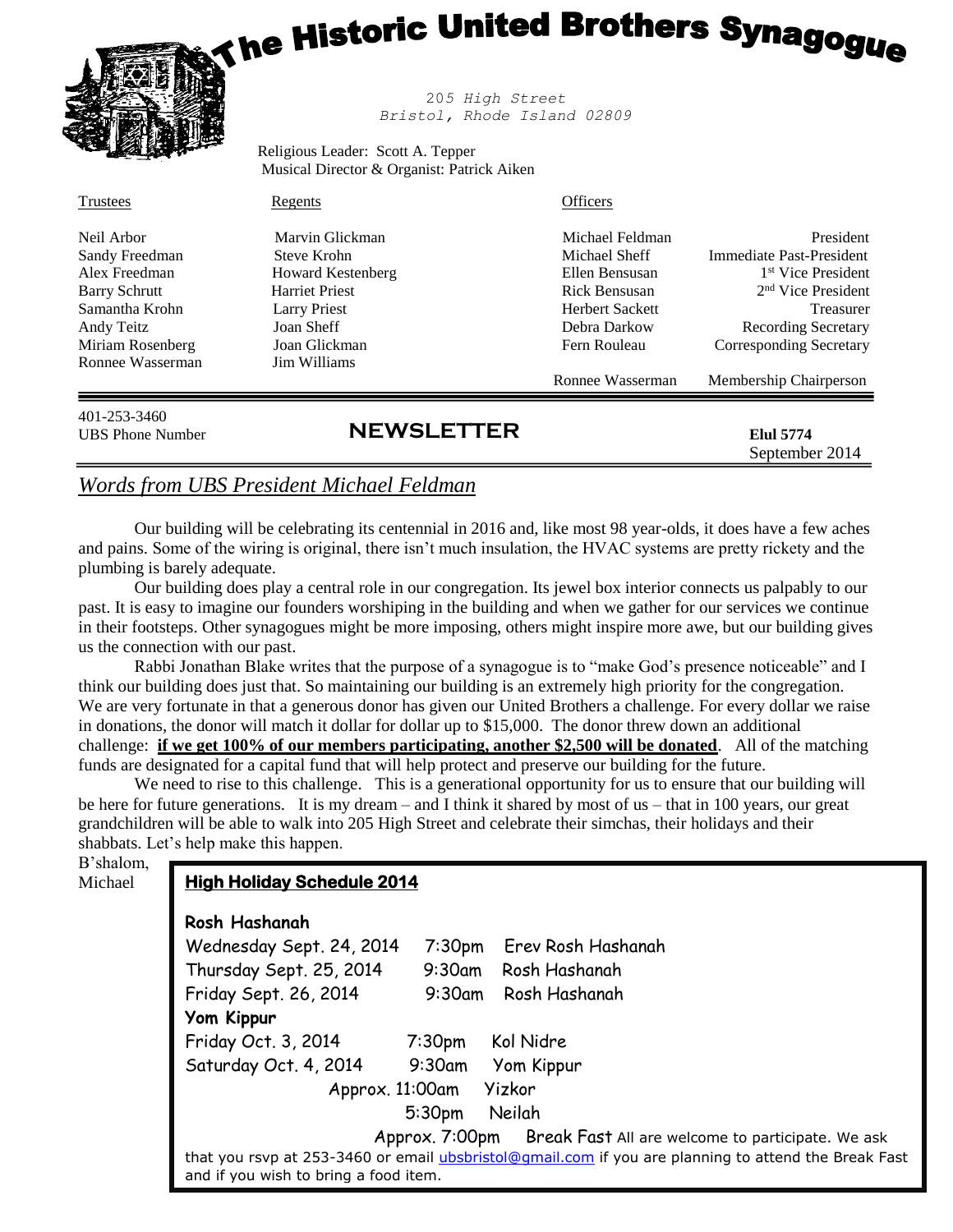# Reflections from Dr. Michael Sheff: Religious and Historical Editor

Once more, Happy New Year!

So when is New Year ? There is an Interfaith Calendar which lists all religiously important dates throughout the year. There are some you might expect, and a number you wouldn't. Who knew that the Scientologists celebrate Ron Hubbard's birthday on March 8? The list reveals the diversity of beliefs and the diversity of calendars. In the same month there is Magha Puja Day for Buddhists on the 5th., Hindu Holi on the 6th and of course St. Patrick's Day on the 17th. Month by month through the year the days of symbolic significance fill the calendar, but remarkably there is no correspondence of festivals. Our secular year now begins January 1 close to another Buddhist New Year - Mahayana, but the first Jewish New Year will be on February 4 - Tu B'shvat- the New Year for Trees. On the 21st. March come the Bahai, Zoroastrian, and Hindu New Years. The list continues month after month with dates for Shinto, Islamic, Sikh, Jain, and Wicca New Years without them being in the same secular months. For us there are four New Years including Tu B'Shvat. This year the New Year that we really think of as THE NEW YEAR will be September 24 - 25, but we could also celebrate next year - 2015 - on April 1st. Since Nisan 1st will be another Jewish New Year. Then again, there is yet another Rabbinical New Year on Elul 1st. -August 26th.! We try and explain the timing of New Year as being connected to some calendrical or agricultural significant event. And indeed for Jews in Israel, then and now The New Year brings in its wake not only Yom Kippur but the time of waiting for rain. But looking at this list we see no modern or ancient Jewish or Israeli connection to the earth's yearly orbit, no relation to astronomical observable phenomena. The same seems to apply to all the other recognized religions. The New Years are when they are. Defined by custom and the voice of authority, not by any tangible or logical reality. We Jews call it Halacha. And that's the way it is! So I wish you all a Happy New Year. See you in Temple. Michael Sheff

# MAHJONG ANYONE!!





United Brothers Synagogue now has an active and lively Mahjong group that meets every Tuesday evening from 7-9PM. Everyone has learned under the patient tutoring of Ronnee Wasserman, Carol Louison and Amy Hirsch. No experience is necessary and everyone is welcome. If you would like to come and learn this ancient game (and have some fun) call either Ronnee Wasserman or Ellen Bensusan. Give it a try!!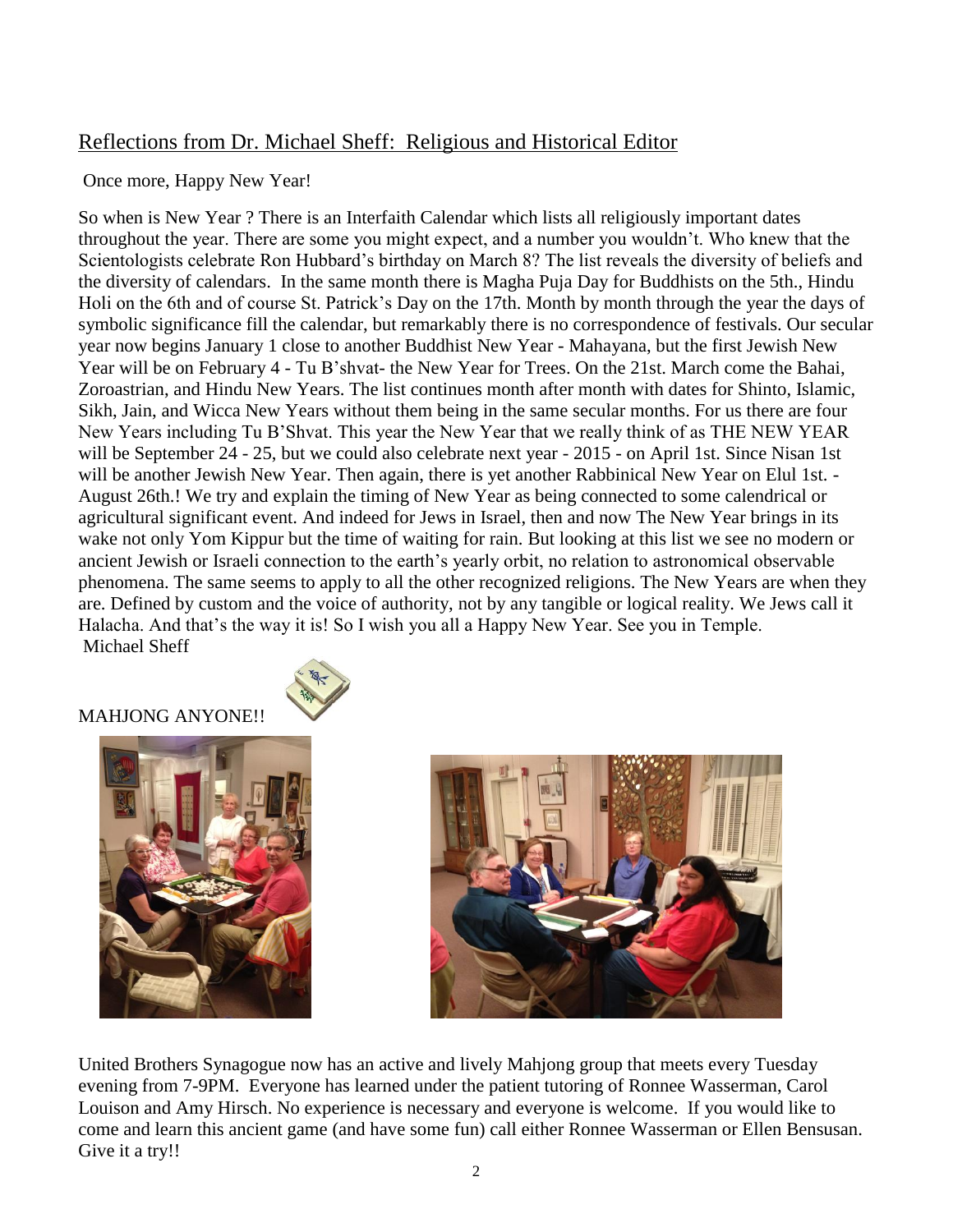# **"CHALLENGE" CAMPAIGN UPDATE**

By this time every member should have received the exciting news about our special "challenge" fund opportunity which is in full progress. Just in case you haven't, the details are well worth repeating.

At the request of the board, a new financial planning committee was formed to study and make recommendations on how to make the membership aware and responsive that it is the responsibility of each of us to participate in bridging the gap between our modest dues structure and our budgeted expenses. That can be accomplished only through "voluntary contributions" over and above the billed dues. In recent years the bulk of those contributions have been borne through the generosity of a small percentage of the membership which is neither fair nor a secure position for our financial planning. The second task for the committee was to address the necessity to plan for the future physical needs of our aging building by creating a long range capital fund.

As we were debating our various options to present to the board, a devoted friend of UBS (who desires to remain anonymous) came forth with an offer to create a "challenge" campaign, in which they will create a capital fund and will donate matching dollars up to \$15,000 to that fund for every dollar our members donate to the "voluntary" fund along with their dues. In addition, the donor is offering a bonus of \$2500 provided 100% of our members participate in some amount to the "challenge" program. So here we are with the fantastic opportunity to double every dollar up to \$15,000 that we contribute in addition to our dues.

We've created different recognition levels of giving, we'll be happy to accept pledges payable quarterly over the balance of the fiscal year and we're planning a special annual (May)meeting/dinner (our115th anniversary) to celebrate the successful close of the campaign and honor all our participants. So far the response has been excellent and each and every member to date has included a donation along with their dues. If you haven't already mailed your dues, the holidays are around the corner and the time to do so is now. Accept the "challenge" and let's hit that 100%!

Special thanks to finance committee members Steve Krohn, Mike Lederman, Neil Arbor and Mike Feldman for their help with this project and other financial issues we're currently working on. Herb Sackett, Treasurer

#### **NEWS**

Spiritual Leader, Scott Tepper celebrated his 200<sup>th</sup> Service with United Brothers Synagogue during the August Friday night Shabbat. Scott brought his parents and several friends who enjoyed this night with about 30 members of our congregation. An oneg in Scott's honor was sponsored by the UBS Board of Directors.



Local author Christy Nadalin has recently published a book about the local history of Bristol, Rhode Island and the legendary people who established the community. Included in this book are several photos of UBS in its early years and information about the founders of our temple. A signed copy of the book is at the temple for you to look at. The book is available through the various online vendors.